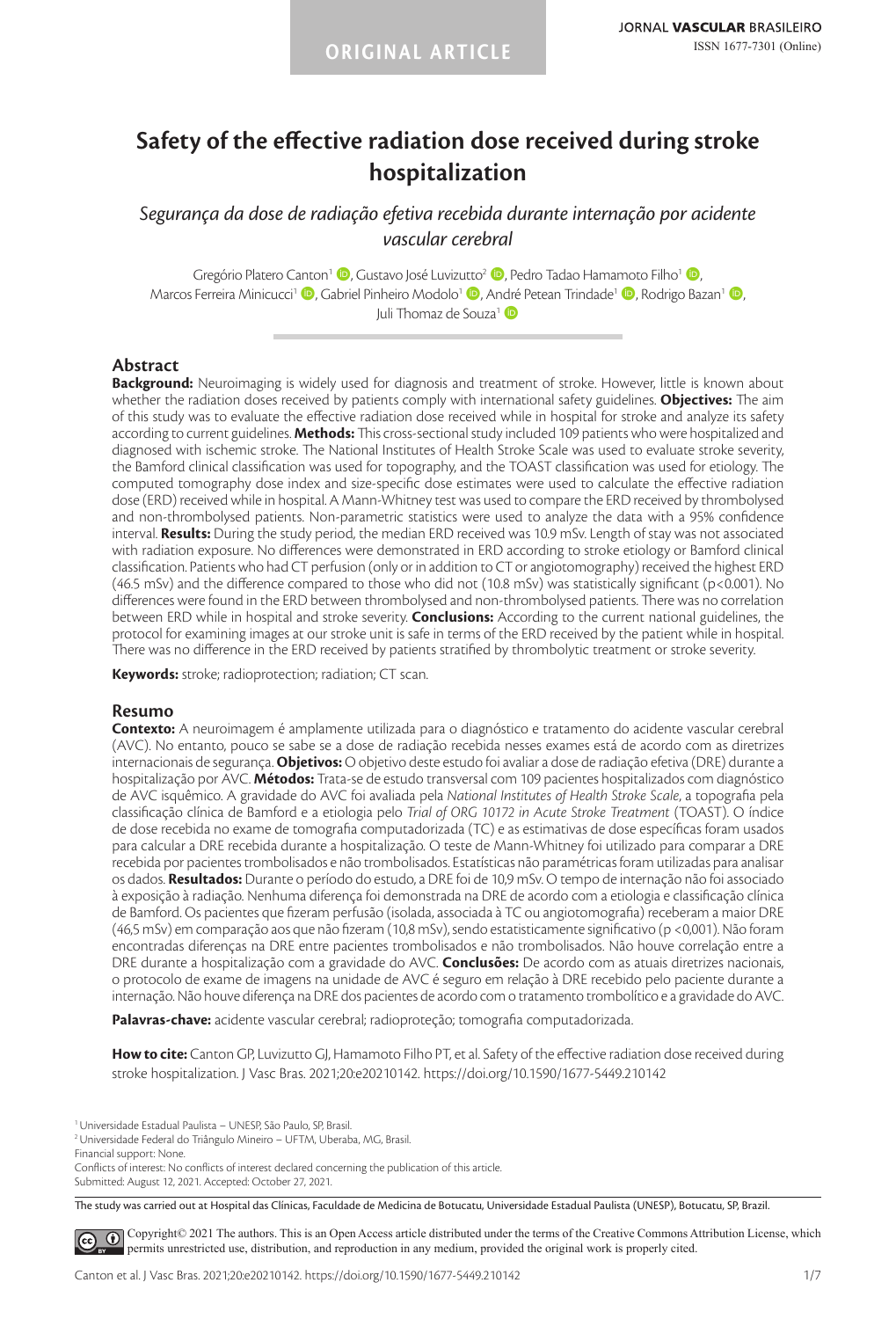### **INTRODUCTION**

Stroke is a leading cause of death and functional disability worldwide and is an important public health problem. Approximately one in four people will have a stroke during their lifetime. It is a medical emergency, diagnosed using clinical and imaging tests, and computed tomography (CT) is the most commonly used test in the acute care of patients with stroke and, in some cases, magnetic resonance imaging. $1,2$ 

In patients with ischemic stroke, some procedures, such as intravenous thrombolysis or mechanical thrombectomy, can be performed in the acute phase with the aim of re-establishing cerebral reperfusion. Cerebral reperfusion treatments are extremely important in these cases; however, these treatments have some restricted indications and neuroimaging examinations are increasingly being used to improve indication of treatments in the acute phase as well as to monitor the patients' clinical evolution.2,3 Regardless of the treatment received, the importance of correct diagnosis and definition of stroke type should be emphasized. Therefore, imaging examinations are essential in the care of these patients and the radiation dose received by the patient should comply with safety guidelines.

Radiation safety is widely studied in the field of physics to guarantee the safety of both occupationally exposed professionals and patients.<sup>4,5</sup> The Food and Drug Administration (FDA) regulates radiation protection in the United States and in Brazil the National Nuclear Energy Commission (CNEN) has established an annual dose limit of <100 millisieverts (mSv) to prevent serious damage to health, such as acute radiation syndrome.6 The effects of excess radiation received by humans are significant as it can cause cell degradation and formation of other molecular structures. Smaller doses result in nausea, vomiting, changes to blood counts, and bleeding. Higher doses can lead to neurological effects and death. Radiation exposure can also increase the likelihood of cancer.7

Previous studies have shown that the radiation dose administered during acute stroke care is safe.<sup>8,9</sup> Considering the life expectancy of the population, high recurrence of stroke, increasing occurrence of stroke in young individuals, and development of new imaging techniques and stroke treatments, the radiation doses received while in hospital for stroke must be checked to ensure radiological protection of patients. Therefore, this study aimed to evaluate the effective radiation dose (ERD) received while in hospital for stroke and analyze its safety according to current national guidelines. Additionally, this study also aimed to determine differences in the ERD received during different types of neuroimaging examinations and

treatments administered during the acute phase and identify any relationships between the ERD received and stroke severity.

## **METHODS**

### **Design and population**

This cross-sectional observational study included 109 patients aged ≥18 years diagnosed with ischemic stroke based on clinical evaluation and neuroimaging findings, who were hospitalized at the Stroke unit at the Botucatu Medical School between March and August 2019. Patients with other neurological diagnoses and those with insufficient data in their electronic medical records were excluded. The study was approved by the ethics committee (Number: 3.199.087) and followed the tenets of the Declaration of Helsinki.

### **Sample size calculation**

According to an a priori sample size calculation, considering statistical significance of 0.05 (95%), effect size of 0.30, and the test power (type II error) of 0.90, a total sample of 88 participants was needed. This sample size was calculated using the G\*Power 3.1 application.

### **Data collection**

Data were collected related to the clinical and neurological evaluations performed by the medical team, including those from anamnesis, on history of diseases, presence of thrombolysis, age, sex, length of hospital stay, previous disabilities (assessed using the modified Rankin Scale  $[mRs]$ ,<sup>10</sup> stroke severity (evaluated using the NIHSS), $10$  stroke classification (based on underlying pathophysiology and clinical presentation using the Bamford clinical classification),<sup>11</sup> Trial of ORG 10172 in Acute Stroke Treatment (TOAST) classification of acute ischemic stroke, $12$  and the computed tomography dose index (CTDI) of the imaging examinations performed while in hospital.<sup>13-15</sup> The size-specific dose estimate (SSDE) was calculated using CTDI values. The SSDE is defined as a patient dose estimate that considers corrections based on the size of the patient using linear dimensions measured on the patient or the patient's images.<sup>13-15</sup>

### **Stroke unit imaging exam protocol**

During hospitalization, the following imaging examinations were performed: brain CT without contrast, neck and brain angiotomography, and multislice computed tomography (MSCT). The protocol for imaging examinations for patients in the acute phase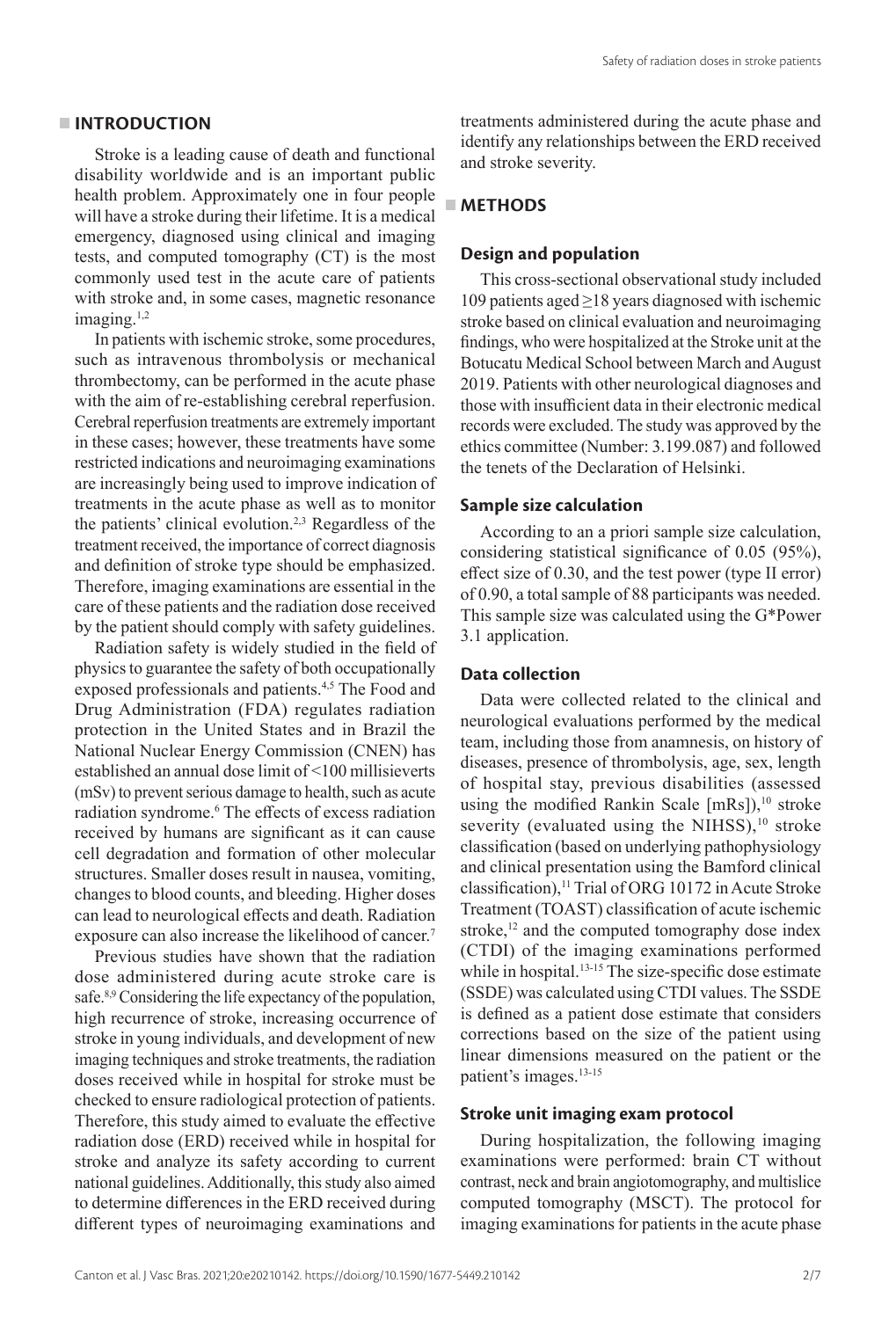of stroke consists of brain CT, angiotomography, or MSCT at admission and control re-examination within 48 h. For patients who are admitted after the acute phase of stroke, only one imaging examination is performed to confirm the diagnosis. If symptoms worsen or a new symptom develops while in hospital, another imaging examination is requested.<sup>2,13</sup>

### **Brain computed tomography**

Non-contrast head CT allows fast and safe evaluation to rule out hemorrhage or space-occupying lesions.9 Studies were performed on a Toshiba Action 16 multislice scanner in the helical mode; 200-1200 images were acquired in each examination.

### **Multislice computed tomography**

The use of MSCT as an imaging method using cerebral perfusion tomography enables dynamic visualization of lesions and obstructions owing to its accuracy and quality of image acquisition. Images were acquired using helical, axial, and cine sections.<sup>14</sup>

### **Brain angiotomography**

Angiotomography enables observation of the structures seen on CT and vessels, veins, and arteries due to the reaction of the iodinated contrast with the X-rays. Images were acquired using helical and axial sections in the sequence of helical, axial, and helical acquisition, where the axial section was the cross-section of the skull.15

### **NEUROLOGICAL ASSESSMENT**

For clinical and neurological evaluations, stroke care scales were used on admission and while in hospital.

### **National Institutes of Health Stroke Scale**

The NIHSS score was used to assess stroke prognosis and severity. This comprises 11 items related to neurological tests to verify the effects of brain injury on the level of consciousness, loss of visual fields, facial paralysis, motor deficits in the upper and lower limbs, limb ataxia, language deficits, and unilateral inattention. Scores range from 0 to 42, with higher scores indicating greater stroke severity.<sup>10</sup>

### **Bamford clinical classification**

The Bamford clinical classification categorizes patients with ischemic stroke into four categories according to their symptoms and signs, enabling the probable pathology of the stroke to be understood and assisting in treatment and prognosis. The categories are lacunar stroke (LACS), partial anterior circulation

stroke (PACS), posterior circulation syndrome (POCS), and total anterior circulation stroke (TACS).<sup>11</sup>

## **Trial of ORG 10172 in Acute Stroke Treatment (TOAST) classification**

The TOAST classification categorizes stroke into five stroke subtypes according to etiology. The subtypes include large-artery atherosclerosis, cardioembolism, small-vessel occlusion, stroke of other determined etiology, and stroke of undetermined etiology.12

## **EVALUATION OF RADIOLOGICAL PROTECTION**

In Brazil, the CNEN is responsible for regulating, licensing, and supervising production and use of nuclear energy. In this context, resolution 164/14 from March 2014 sets out the CNEN 3.01 standard establishing radiation protection guidelines that define the basic requirements of radiation protection to protect patients from exposure to ionizing radiation. The standard limits the effective dose to 100 mSv. This is a cumulative dose calculated over a 1-year period, although in this study we only used the dose received when hospitalized in the Stroke Unit.

### **CALCULATION OF THE EFFECTIVE DOSE**

The ERD received by patients while in hospital for stroke was calculated using the formula  $E = \sum Wt$ . HT, where Wt corresponds to the correction factor for the weight of each tissue, for which values of 0.01, 0.1, and 0.05 were used for skin and brain, bones, and thyroid, respectively, and where HT corresponds to the SSDE value. The SSDE values in this study were calculated using the image closest to the starting point of the tomography measurement of the anteroposterior (AP) thickness of each patient, disregarding the height of the table, thus correcting for effective size using the equation:  $-3.7448E0 +$ 1,6717E0X-1,33895E-2X.2

#### **STATISTICAL ANALYSIS**

The distribution of data was assessed using the Shapiro-Wilk test. The variables examined did not follow a normal distribution and non-parametric statistics were used to analyze the data with a 95% confidence interval. Variables are expressed as mean  $\pm$  standard deviation or medians and 25th and 75th percentiles. Examination types were compared using the Kruskal-Wallis test, followed by Dunn's test for non-parametric data. The Mann-Whitney test was used to verify the median ERD received during different neuroimaging examinations (perfusion CT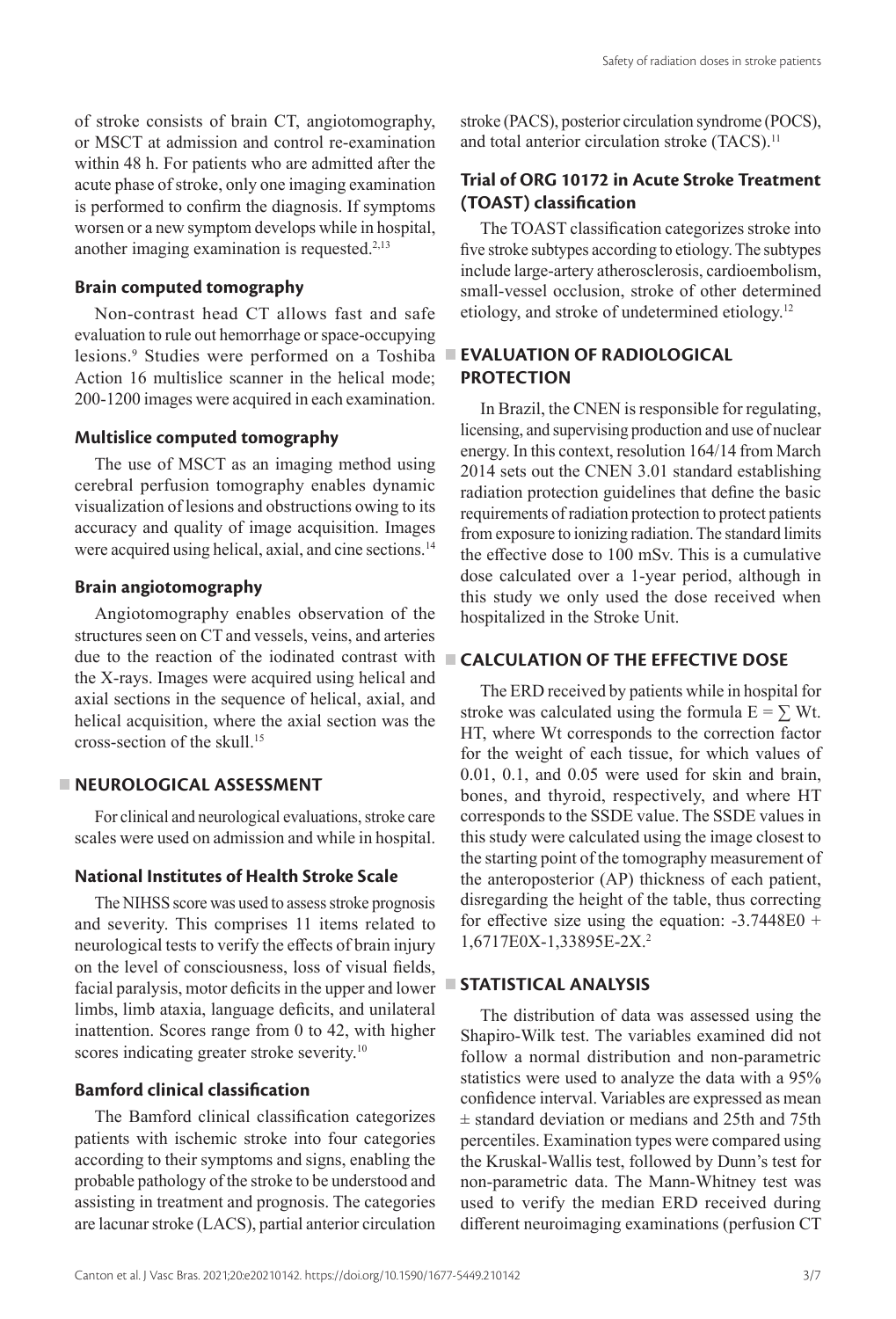and non-perfusion CT) and according to treatment received in the acute phase (thrombolysed and nonthrombolysed patients). The Kruskal-Wallis test was used to verify the ERD received according to the TOAST and Bamford clinical classifications, and Spearman's rank correlation coefficient was used to verify the relationship between the ERD received and stroke severity. The significance level was set at 5%. Sigma Plot 12.0 (Dundas Software LLC, Germany) was used to perform all statistical analyses.

### **RESULTS**

During the study period, 149 patients were admitted to the stroke unit. Of these patients, 109 were included in the study. A flowchart of patient recruitment and inclusion is presented in Figure 1. The average length of hospital stay was 7 days, 13.8% of patients were thrombolysed, and the average radiation received was 10.9 mSv. Length of stay was not correlated with radiation exposure ( $r = 0.213$ ;  $p = 0.456$ ). The general characteristics of the study patients are summarized in Table 1.

All patients underwent a minimum of one imaging examination according to the requirements assessed in each specific case. The distribution of the tests performed at the stroke unit is shown in Figure 2. According to the Bamford clinical classification, 45 patients (38.5%) had LACS ischemic stroke. According to the TOAST classification, 59 (54.1%) patients presented with stroke of undetermined etiology. No differences in ERD were identified between Bamford clinical classifications ( $p = 0.65$ ) or between stroke etiologies ( $p = 0.58$ ). These results are presented in Table 2.

Figure 2A illustrates the ERD for all neuroimaging examination types: patients who had only a CT scan (8.7 mSv); only angiotomography (9.3 mSv); only CT

Table 1. General characteristics of patients admitted to the stroke unit with ischemic stroke (n=109).

| Variables                  |                    |
|----------------------------|--------------------|
| Male sex, N (%)            | 64 (58.7)          |
| Age (years)                | $68.4 \pm 14.2$    |
| Previous stroke/TIA, N (%) | 20(18.3)           |
| Previous AMI, N (%)        | 7(6.4)             |
| Hypertension, N (%)        | 77 (70.6)          |
| Diabetes mellitus, N (%)   | 28 (25.7)          |
| Dyslipidemia, N (%)        | 14 (12.8)          |
| Smoking, N (%)             | 32 (29.4)          |
| Alcoholism, N (%)          | 16(14.7)           |
| Arrhythmia, N (%)          | 11(10.1)           |
| Length of stay (days)      | $7(4.5-9)$         |
| Thrombolysis, N (%)        | 15 (13.8)          |
| Death, N (%)               | 6(5.5)             |
| ERD (mSv)                  | $10.9(7.2 - 22.1)$ |
| NIHSS at admission         | $5(2 - 9.5)$       |
| NIHSS at discharge         | $2(1-6.5)$         |
| Previous mRs               | $0(0-1)$           |
| mRs at discharge           | $2(1-4)$           |

TIA: transient ischemic attack; AMI: acute myocardial infarction; mSv: millisievert; NIHSS: National Institutes of Health Stroke Scale; mRS: modified Rankin Scale.



Figure 1. Flowchart of patients included in the study.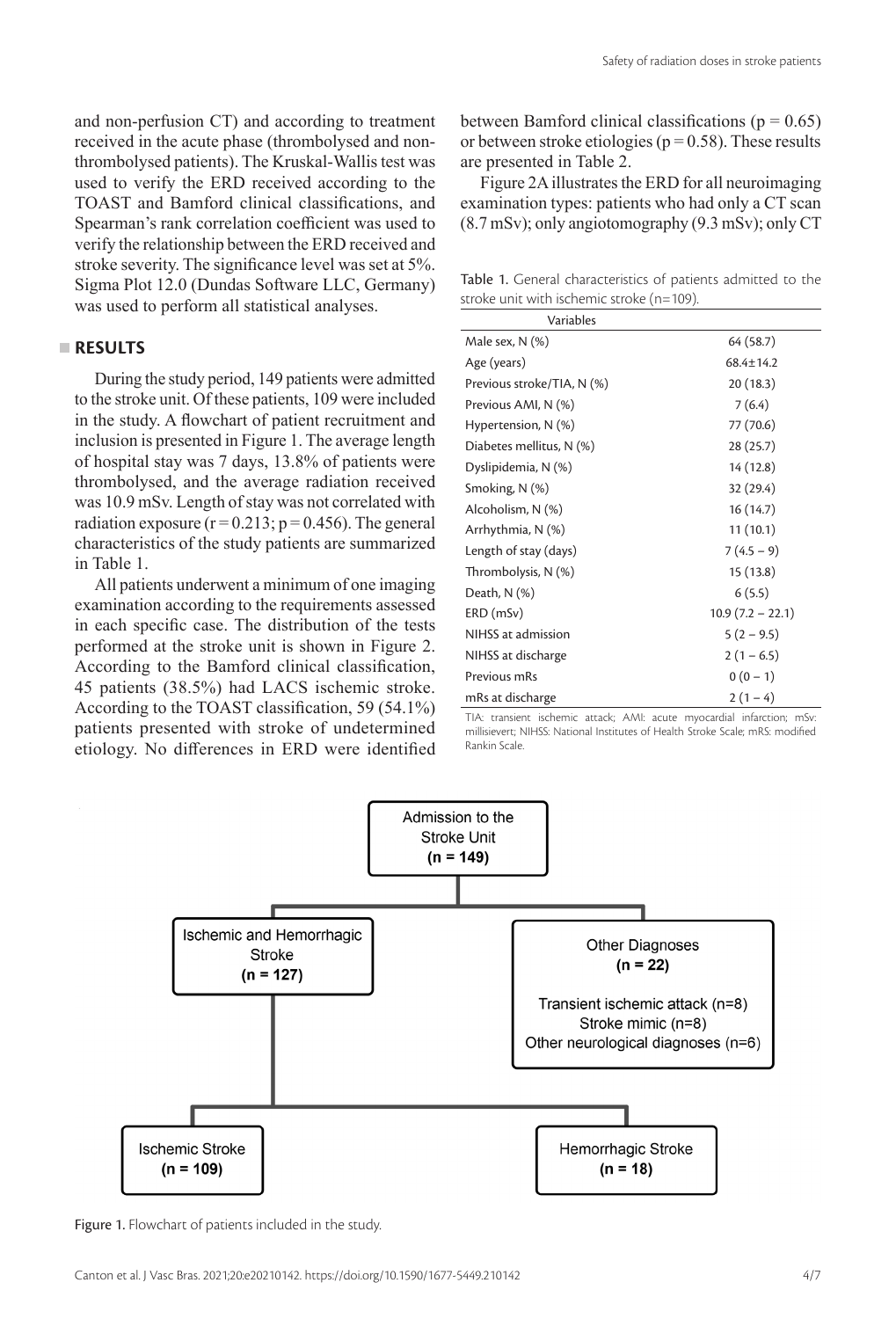

Figure 2. (A) ERD in all neuroimaging examination types; (B) Comparison of ERD between patients who had CT perfusion (isolated or associated with CT or angiotomography) with those who did not.

Table 2. Median and confidence interval (CI) of ERD received according to the Bamford clinical classification and TOAST classification of patients admitted for ischemic stroke (n=109).

|                                       | Effective dose<br>(mSv) | р    |
|---------------------------------------|-------------------------|------|
| Bamford classification                |                         |      |
| LACS $(n=42)$                         | 10.8 (5.5-17.2)         |      |
| PACS $(n=20)$                         | 14.1 (7.8-21.2)         | 0.65 |
| POCS $(n=28)$                         | $12.5(5.7-42.5)$        |      |
| TACS $(n=19)$                         | 12.7 (10.4-45.6)        |      |
| <b>TOAST</b> classification           |                         |      |
| Cardioembolism (n=20)                 | $10.8(5.5-22.3)$        |      |
| Large-artery atherosclerosis $(n=16)$ | 13.0 (9.5-27.9)         |      |
| Undetermined etiology (n=59)          | 10.9 (6.4-21.9)         | 0.58 |
| Other determined etiology $(n=3)$     | 10.9 (9.3-58.9)         |      |
| Small-vessel occlusion (n=11)         | 14.9 (10.9-41.2)        |      |
|                                       |                         |      |

mSv: Millisievert; LACS: lacunar stroke; PACS: partial anterior circulation stroke; POCS: posterior circulation syndrome; TACS: total anterior circulation stroke; TOAST classification: Trial of ORG 10172 in Acute Stroke Treatment (TOAST) classification. The Kruskal-Wallis test was performed.

perfusion (41.4 mSv); CT scan plus angiotomography (16.394 mSv); or CT scan plus CT perfusion (46.5 mSv). Only one patient had angiotomography plus CT perfusion. Patients who had CT perfusion (isolated or associated with CT or angiotomography) received the highest effective doses (46.5 mSv) and the difference compared to those who did not (10.8 mSv) was statistically significant  $(p<0.001)$  (Figure 2B).

There were no differences in ERD ( $p = 0.99$ ) between thrombolysed (10.9 [6.8–23.4] mSv) and non-thrombolysed (11.3 [7.3–22.0] mSv) patients



Figure 3. Correlation between the ERD while in hospital and stroke severity.

with ischemic stroke. There was no correlation between the ERD received by patients with ischemic stroke admitted to the stroke unit and stroke severity according to the NIHSS score  $(r = 0.045; p = 0.641)$ . Figure 3 illustrates the absence of correlation between the ERD and stroke severity.

### **DISCUSSION**

This study primarily aimed to determine the amount of X-ray irradiation received while in hospital for stroke and analyze its safety according to current national guidelines. Additionally, we analyzed the differences in the amount of irradiation received by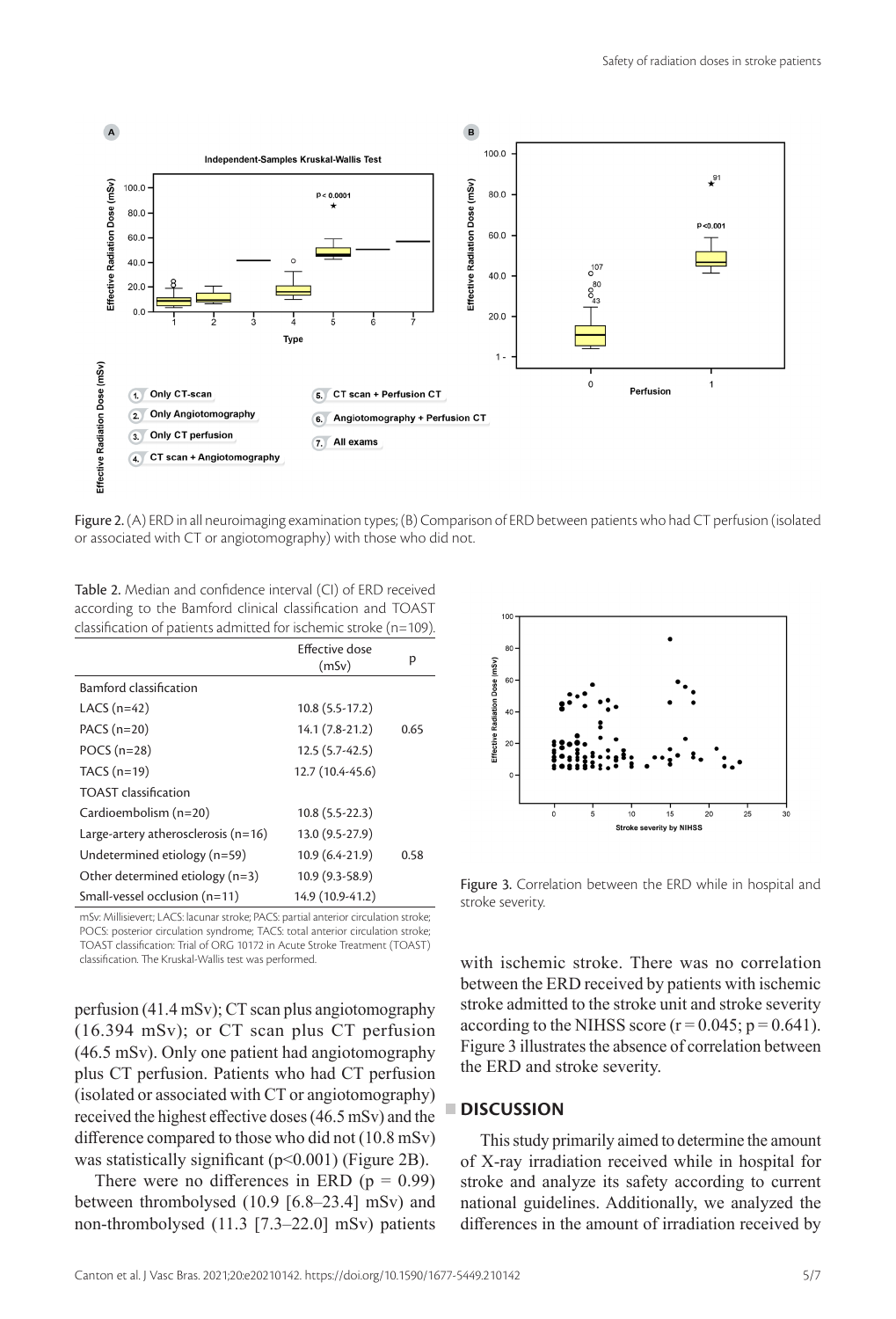thrombolysed and non-thrombolysed patients and the relationship between the amount of irradiation received and the severity of the stroke. The protocol for performing imaging tests employed in the stroke unit was safe in terms of the ERD received by patients while in hospital and no differences were observed in the effective dose according to treatment, severity, etiology, or clinical signs of stroke.

Monitoring radiation exposure at all stroke centers as quality control is a practical tool for detecting sources of systemically high radiation exposure.16 Radiological studies are increasingly being extended to select patients who will benefit from current therapies for treatment of acute stroke. Most centers in the world are currently using tomography instead of magnetic resonance, with supplementary arterial studies using angio-CT (CTA) and in some centers with CT perfusion studies (CTP). Performing supplementary CT techniques such as CTA and CTP for assessment of acute stroke increases the total radiation exposure.

Use of advanced imaging tests, such as CT, CT angiography, and MSCT, allows the care team to promptly make the most accurate diagnosis, and can assist in decision-making regarding the most effective cerebral reperfusion treatment. Therefore, imaging tests are required for stroke diagnosis. Supplementary CT techniques (CT angiography and CT perfusion) for assessment of acute stroke increase total radiation exposure.9 With the developments in technology over recent years, tests have become increasingly safer in terms of the amount of radiation required to obtain good-quality images.17

A previous study confirmed that the radiation emitted by cranial CT devices in other clinical situations is safe regardless of the protocol adopted.<sup>18</sup> In our study, the stroke unit care protocol was safe in terms of the radiation received, regardless of the type of treatment. Mnyusiwalla et al.<sup>8</sup> showed that a comprehensive CT acute stroke protocol delivered a mean effective dose of 16.4 mSv, which is approximately six times the dose of an unenhanced CT head scan. Zensen et al.<sup>9</sup> reported that the median dose in patients was 8.3 mSv, 5.5. mSv of which were delivered for the CT perfusion component. According to the Brazilian health surveillance agency, which regulates radiation exposure in the country, a dose of 100 mSv is considered safe for voluntary exposure. In our study, the average radiation received was 10.9 mSv. This limit is below any deterministic limit; thus, the protocol used in the stroke unit is deemed safe.

Our results demonstrated that the radiation received by patients while in hospital for stroke did not differ according to the etiology of stroke assessed using the TOAST classification. A previous study including patients in the acute phase of stroke showed that the characteristics of the thrombus in cardioembolic stroke

are different from those in non-cardioembolic stroke, suggesting use of CT as a diagnostic tool to evaluate the cause of stroke in clinical practice.<sup>19</sup> However, further studies comparing the amount of radiation received according to the cause of stroke are needed.

An ischemic event may lead to a transient, potentially reversible, condition known as ischemic penumbra, in which reduced blood flow in an area of the brain can be reversed before injury with prompt and appropriate treatment. In these cases, revascularization therapy removes the thrombus by promoting recanalization of the cerebral vessel and restoration of blood flow, resulting in tissue recovery. If cerebral reperfusion does not occur promptly, the lesion in the affected region will progress to a permanent neurological deficit.<sup>20</sup>

To avoid this complication, the speed of service is essential and imaging tests are important for choosing the appropriate reperfusion treatment. The most commonly used reperfusion treatments in clinical practice are intravenous thrombolysis and mechanical thrombectomy. Thrombectomy was not performed in any of the patients in our study, while 15 patients received intravenous thrombolysis. No differences were observed in the amount of radiation received by thrombolysed and non-thrombolysed patients. Thrombolysed patients underwent the same imaging tests as the other patients, resulting in a similar ERD.

One limitation of our study is the small percentage of patients who received intravenous thrombolytics  $(n=15)$  and there was also a large number of patients with undetermined etiology in the TOAST classification. No mechanical thrombectomy was conducted in this study and this technique may increase radiation exposure while in hospital. Patient care after a stroke is interdisciplinary, complex, and urgent. The effective radiation dose received by patients under these circumstances reflects the "real world" circumstances of a stroke unit. Imaging examinations are important tools for diagnosis and decision-making to choose the most appropriate treatment in each case.

### **CONCLUSION**

According to the current national guidelines, the protocol for examining images at our stroke unit is safe in terms of the ERD received by the patient while in hospital. There was no difference in the ERD received by patients grouped according to thrombolytic treatment or stroke severity.

## **ACKNOWLEDGMENTS**

We would like to thank the hemodynamic and stroke unit at Botucatu Medical School for supporting our research.